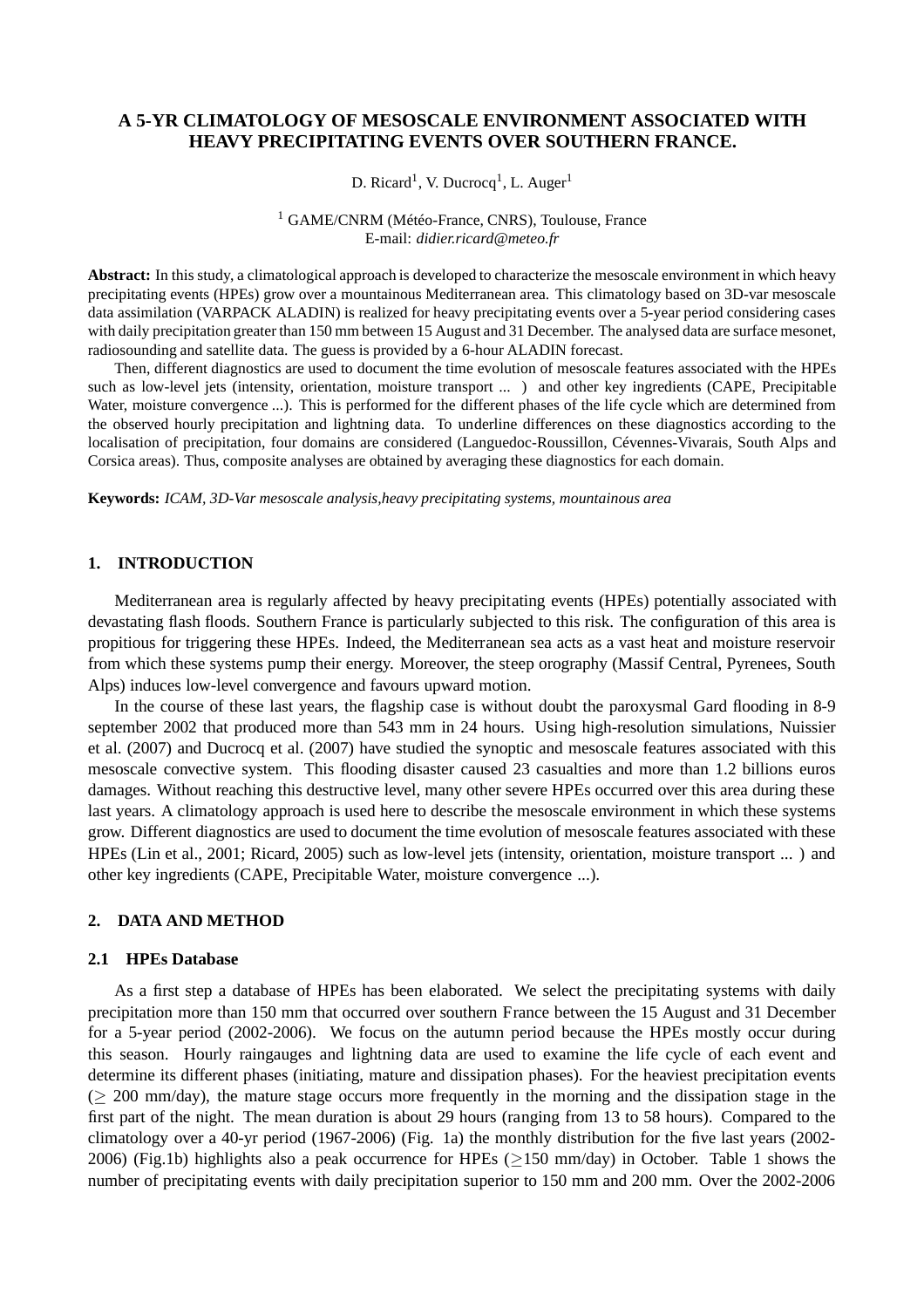period, there are 23 days [50 days] with daily precipitation superior to 200 mm [to 150 mm]. There is a great interannual variability with an annual mean of about 4 days above 200 mm and 10 days above 150 mm. Indeed, the year 2003 totals the larger number of cases, contrary to the year 2004 that totals the weakest number. There is an increase for the 5 last years compared to the entire 40-yr period.



**Figure 1:** Monthly distribution between 15 August and 31 December of precipitating events with daily rainfall superior to 150 mm over 1967-2006 (left) and over 2002-2006 (right).

**Table 1:** Yearly distribution of days with daily rainfall superior to 150 mm or 200 mm (between 15 August and 31 December), the distribution (and mean) over 2002-2006 and 1967-2006 periods is also displayed.

| Daily rainfall | 2002 | 2003 | 2004 | 2005 | 2006 | 2002-2006 (mean) | 1967-2006 (mean) |
|----------------|------|------|------|------|------|------------------|------------------|
| > 150 mm       |      |      |      |      |      | 50(10)           | 305(7.6)         |
| > 200 mm       |      |      |      |      |      | 23(4.6)          | 149 (3.7)        |

#### **2.2 Mesoscale analyses**

In a second step, 3D-Var mesoscale analyses (VARPACK ALADIN) (Auger, 2005), with a resolution of around 10 km, are performed for each HPE. The guess is provided by a 6-hour ALADIN forecast run from a ARPEGE large scale analysis with coupling every 3 hours. The analysed data are surface mesonet (2m temperature and relative humidity, 10m winds), buoy and ship data, AMDAR-ACAR aircraft observations, wind profilers observations, radiosoundings and satellite data (QuikSCAT and SEVERI from 2005). In comparison with mesocale analysis based on optimal interpolation (Calas et al., 2000), 3Dvar analysis is multivariate and enables to take into account a higher number of observations. These reanalyses, realized every six hours during the life cycle of HPEs allow to document the time evolution of key parameters and to characterize the mesocale environment associated with HPEs. Composite analysis is performed with all HPEs during the different phases. Then, in function of the location of heavy rainfall, four domains are considered: Languedoc-Roussillon(LR), Cévennes-Vivarais (CV), South Alps (SA) and Corsica (C) areas. Composite analyses are also performed for each domain.



**Figure 2:** Location of the four domains: LR (Languedoc-Roussillon), CV (Cévennes-Vivarais), South Alps (SA) and C (Corsica). Raingauge stations are represented by black crosses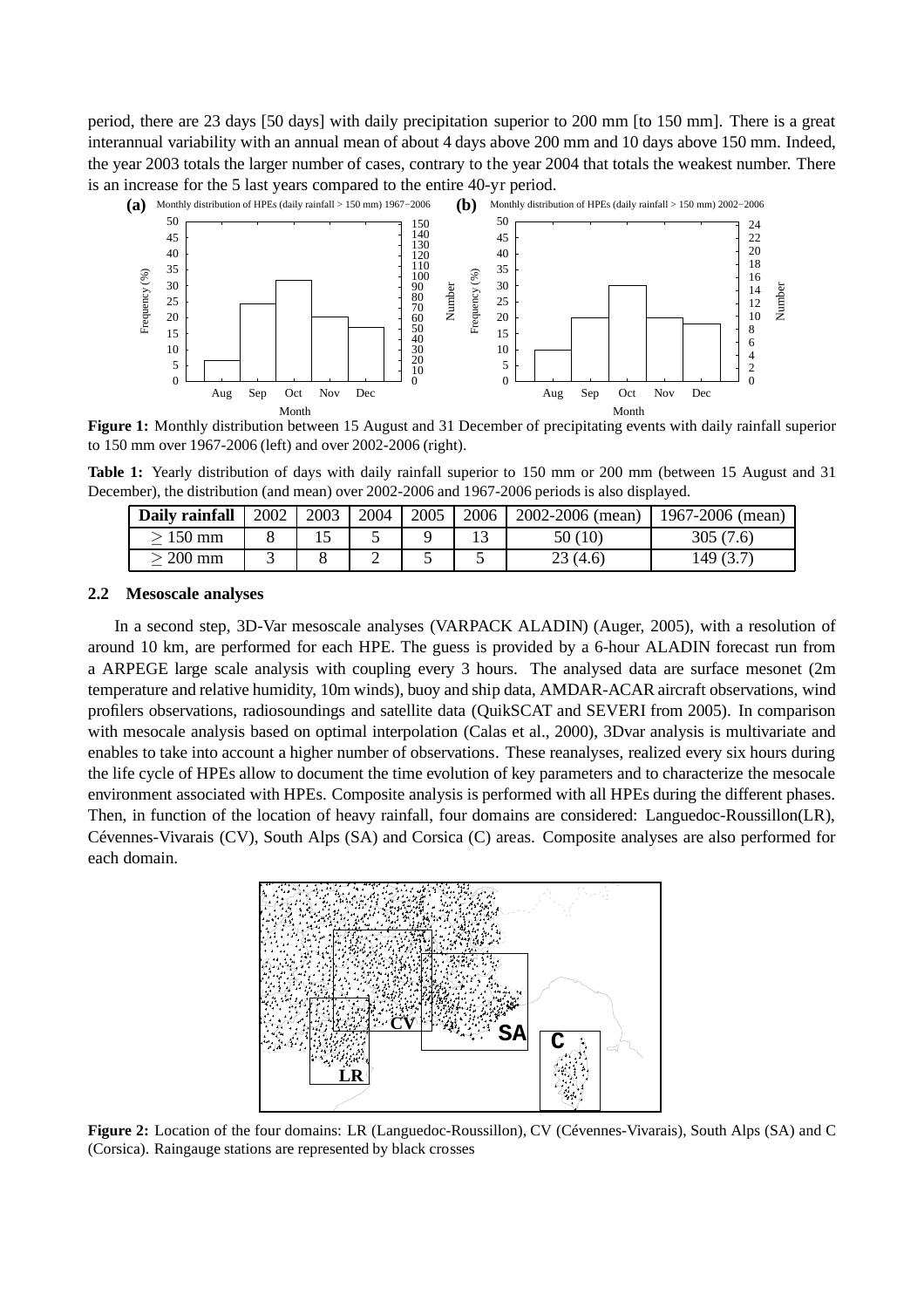

**Figure 3:** (a) Life cycle of a HPE (8-9 September 2002) represented by hourly rain gauges data (mm) and ligthening impact number (blue crosses). (b) Time evolution of maxima of CAPE(J/Kg), PW (mm), 925 hPa Wind speed(m/s), 1000-700 hPa integrated moisture flux(kg/m/s) during the life cycle of the HPE over the area [45N-41N,3E-8E].



**Figure 4:** Composite analysis for all HPEs (at least 200 mm) over 2002-2005 (17 cases) (top), for HPEs that occurred over the CV area (middle) and SA area (bottom). Left column: CAPE (shaded contours every 250 J/Kg), precipitable water (contours every 1 mm above 30 mm; blue lines) and Moisture flux convergence (contours every 1E-6 s-1; red lines). Right column: 1000-700 hPa integrated moisture flux (shaded contours every 50 Kg/m/s), 925 hPa wind speed (contours every 5 m/s above 10 m/s; blue lines).